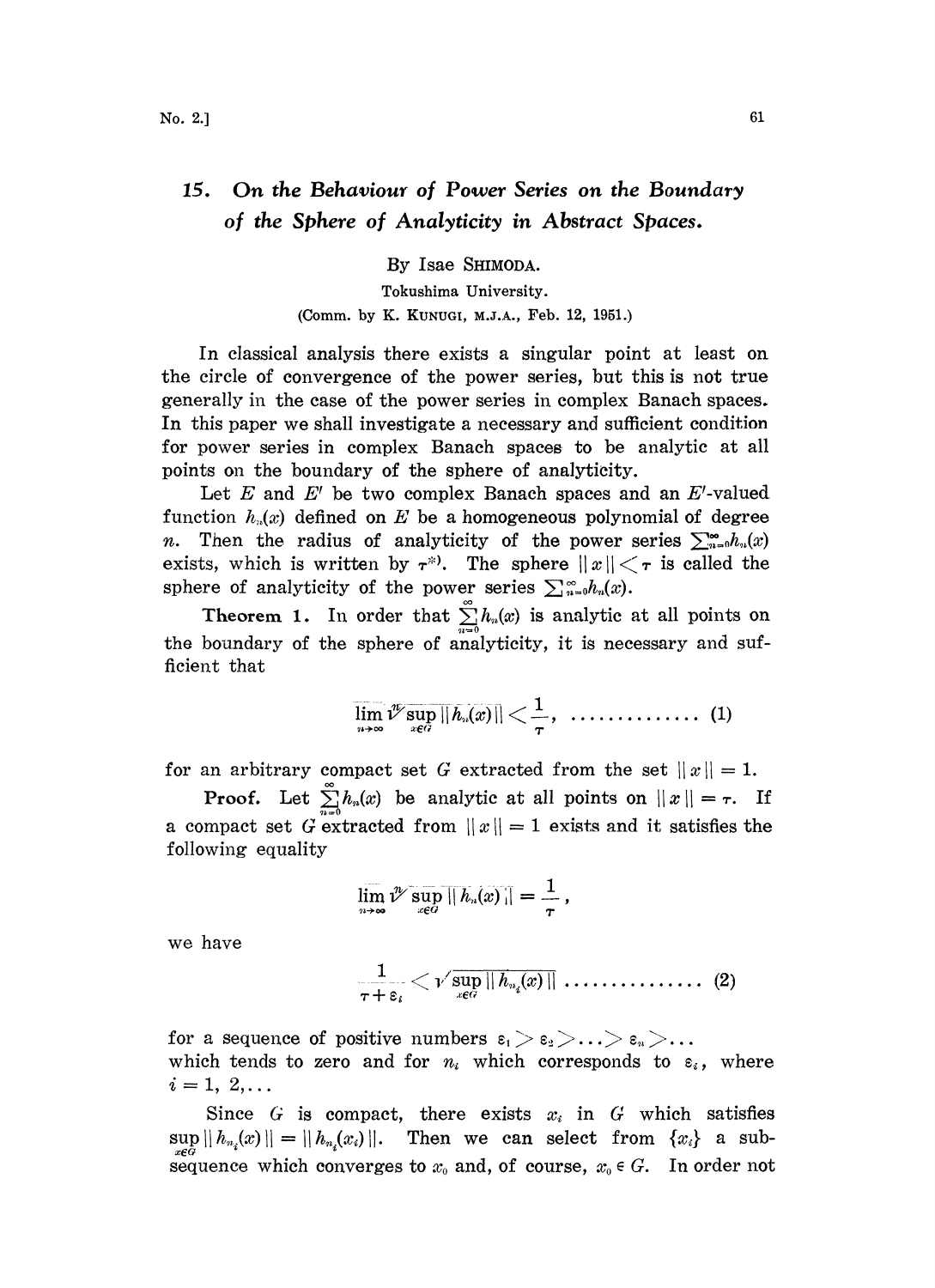62 **I. SHIMODA.** [Vol. 27,

to change notation we shall suppose simply that the sequence  $\{x_i\}$ itself converges to  $x_0$ . Put  $y_i = (\tau + \varepsilon_i)x_i$  and  $y_0 = \tau x_0$ , then  $y_i$  converges to  $y_0$ . From (2), we have

1 !i h,.(y)11 (3)

where  $i = 1, 2, \ldots$ 

Let M be a compact set composed of  $y_0$  e<sup>to</sup>, where  $0 \le \theta \le 2\pi$ . Since  $\sum_{n=0} h_n(x)$  is analytic on M, we can find a finite system of neighborhoods  $U_i$  of  $y_0e^{i\theta_i}(i = 1, 2, ..., n_0)$  such that  $\sum_{i=1}^{n_0} U_i$  covers M and  $\sum_{n=0}^{\infty} h_n(y) || \leq N$  for  $y \in \sum_{i=1}^{n_0} U_i$ . Now we choose two positive numbers  $\delta$  and  $\rho$ , such that  $ya \in \sum_{i=1}^{n_0} U_i$ , when  $||y-y_0|| \leqslant \rho$  and  $||\alpha|| = 1+\delta$ . Then we have

$$
|| h_n(y)|| = || \frac{1}{2\pi i} \int_{|\alpha|=1+\delta} \frac{\sum_{n=0}^{\infty} h_n(ya)}{a^{n+1}} da || \leqslant \frac{N}{(1+\delta)^n}, \quad \ldots \quad (4)
$$

for  $n = 1, 2,...$  and  $||y-y_0|| < \rho$ . Since  $y_i$  converges to  $y_0$ , (4) contradicts to (3). This shows that the condition (1) is necessary.

Let  $y_0$  be an arbitrary point on  $||y|| = \tau$ . Suppose that there exists a sequence  $\{y_n\}$  which converges to  $y_0$  and satisfies the following inequalities

$$
\overline{\lim_{n\to\infty}}\sqrt[n]{||h_n(y_i)||} \geqslant 1-\varepsilon_i\,,\quad \ldots\ldots\ldots\ldots\ldots\quad \quad (5)
$$

for  $i = 1, 2,...$ , where a sequence of positive numbers  $\{\epsilon_i\}$  converges to zero with  $\varepsilon_{i+1} < \varepsilon_i$ . Put  $\frac{y_i}{\|y_i\|} = x_i$  and  $\{x_i\} = G$ . Then G is a compact set on  $||\mathbf{x}|| = 1$ . Now we assume (1). Then there exists a positive number  $\varepsilon$ , such that  $\overline{\lim_{n \to \infty}} \sqrt[n]{\sup_{x \in G} ||h_n(x)||} \leq \frac{1}{\tau + 3\varepsilon}$ . From<br>this, we have  $||h_n(x_i)|| \leq \frac{1}{(\tau + 2\varepsilon)^n}$ , for  $n \geq n_0$  and  $i = 1, 2,...$ <br>On the other hand, there exists N such that  $||u_i|| < \tau + \varepsilon$ this, we have  $||h_n(x_i)|| \leqslant \frac{1}{(\tau + 2\varepsilon)^n}$ , for  $n \geqslant n_0$  and  $i = 1, 2, \ldots$ 

On the other hand, there exists N such that  $||y_i|| < \tau + \varepsilon$  for  $i \geq N$ , because  $y_i \rightarrow y_0$  and  $||y_0|| = \tau$ . Thus we have

$$
\varlimsup_{n\to\infty}\vartheta^n\, \rVert\, h_n(y_i)\,\rVert\!\leqslant\!\frac{\tau+\epsilon}{\tau+2\epsilon}\,,
$$

for  $i \geqslant N$ , contradicting to (5).

From this we can easily see that there exist two positive numbers  $\delta$  and  $\varepsilon$ , such that  $\overline{\lim_{n \to \infty}} \sqrt[n]{\|h_n(y)\|} \leq 1-\varepsilon$  uniformly for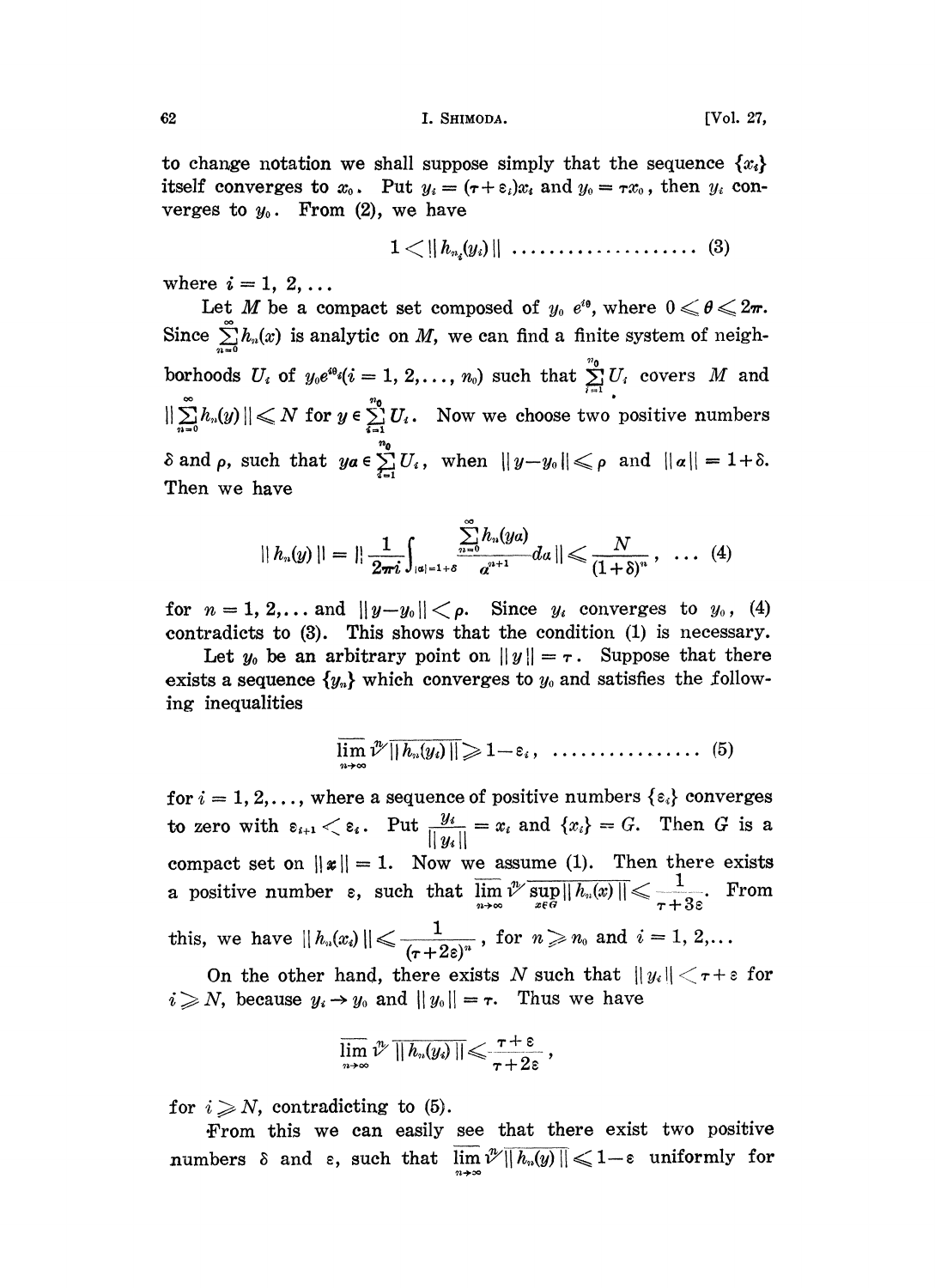$||y-y_0|| < \delta$ . Hence,  $\sum_{n=0}^{\infty} h_n(x)$  is uniformly convergent in  $||y-y_0|| < \delta$  and then  $\sum_{n=0}^{\infty} h_n(x)$  is analytic in  $||y-y_0|| < \delta$ . This completes the proof, since  $y_0$  is an arbitrary point on  $||x|| = \tau$ .

An example is afforded which is analytic at all points on the boundary of the sphere of analyticity. Put  $h_n(x) = \sum_{n=2}^{n} \left(1-\frac{1}{n^2}\right)^n x_n^m$ where  $x = (x_1, x_2,...)$  is a point of complex-*l*<sub>2</sub>-spaces, and  $h_n(x)$ takes complex numbers as its values. Then the radius of analyticity of  $\sum_{n=2}^{\infty} h_n(x)$  is 1 and yet  $\sum_{n=2}^{\infty} h_n(x)$  is analytic everywhere on  $||x|| = 1$ . The radius of analyticity of  $\sum h_n(x)$  is given by

$$
\frac{1}{\tau}=\sup_{||x||=1}\varlimsup_{n\to\infty}\vartheta^n\,||h_n(x)||^*.
$$

Since  $||x|| = 1$ ,  $|x_i| \leq 1$  for  $i = 1, 2,...$  Therefore

=1 (6)

Now put  $X_m = (0,\ldots, 0, 1, 0,\ldots)$ , where only the m-th coordinate is 1 and the others are all zero. Since  $||X_m|| = 1$ , we have

$$
\frac{1}{\tau}\!\geqslant\! \varlimsup_{n\!\to\!\infty} \!\varUpsilon\overline{\|h_n(X_m)\|}=1\!-\!\frac{1}{m}\;\! ,
$$

for  $m=2,3,...$  Hence, we see that  $\tau=1$  from (6). Let G be an arbitrary compact set on  $||x|| = 1$ , then there exists the convergent series of non-negative constants  $\sum_{n=1}^{\infty} a_n^2 = 1$  such that  $\sum_{n=1}^{\infty} |x_n|^2 \leqslant \sum_{n=m}^{\infty} a_n^2$  for  $x \in G$  and  $m=1, 2, \ldots$  If  $a_1 = a_2 = a_3 =$  $a_{n_{0}-1}=0$  and  $a_{n_{0}}\neq 0$ ,  $|x_{m}|^{2}\leqslant|$  for  $m=1,\,2,\ldots,\,n_{\scriptscriptstyle{0}}$ , and  $|x_m|^2 \leq \sum_{n=m}^{\infty} |x_n|^2 \leq \sum_{n=m+1}^{\infty} a_n^2$  for  $m \geq n_0+1$ . Put  $\delta=\max\Bigl(1-\frac{1}{n_o},\sqrt{\sum_{n=n_0+1}^{\infty} a_n^2}\Bigr),\,$  then  $\delta<1$ . Thus we have  $|||h_n(x)|| = \Bigl|\sum\limits_{m=2}^n \Bigl(1-\frac{1}{m}\Bigr)^nx_n^m\Bigr| < n\delta^n.$ 

<sup>\*)</sup> Isae Shimoda" On power series in abstract spaces, Mathematica Japonicae Vol. 1, No. 2.